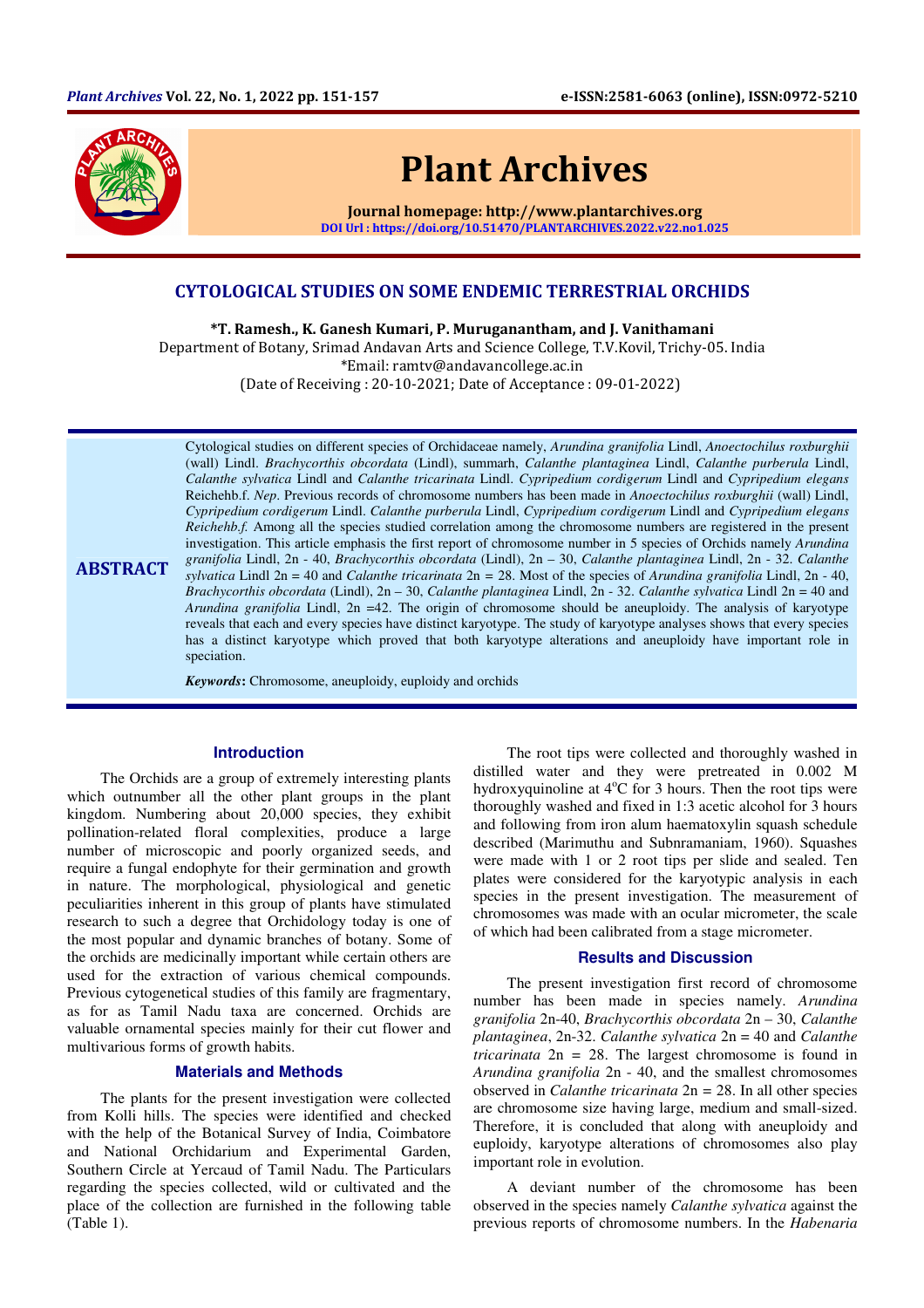*viridiflora* there are 2n=22 chromosomes as observed in the present investigation but the earlier reports show  $2n = 44$ chromosomes (Jorapur and Kulkarani, 1980) and  $2n = 84$ chromosomes (Foja Singh, 1983). The members of the Tamilnadu Orchidaceae studied show variation of somatic chromosome numbers from  $2n = 10$  to 41.

The present investigation are categorized by following tables –

Table - 1. Place of collection

Table - 2. Present and previous report of chromosome

Table - 3. Karyomorphological features of chromosome

Based on the length, the chromosomes are classified into long, medium and short sized. Under each of these groups, the following chromosomes have been recognized. Histogram has been drawn with the help of the absolute chromosome lengths of the various species studied.

## **Chromosome types:**

Type  $S =$  Chromosome with a sub-median or median primary and secondary construction and satellite on the long arm or short arm.

Type  $J =$  Chromosome with a sub-median construction.

Type  $V =$  Chromosome with a median construction

Type  $I =$  Chromosome with a sub-terminal construction

#### **Chromosome Size**

- 1. Long chromosomes (more than  $5.0 \,\mu m$ )
- 2. Medium-sized chromosomes (3.0 to 4.9 µm)
- 3. Short chromosomes  $(0.1 \text{ to } 2.9 \text{ }\mu\text{m})$

## **More than 5 µm size chromosomes are**

- 1. Sub median primary construction and subterminal construction
- 2. Chromosome with the sub-median centromere and subterminal secondary construction.
- 3. Chromosome with median primary construction and subterminal secondary construction.

# **Medium (3.0 to 4.9 µm) size chromosomes are**

- 1. Chromosome with median primary construction and subterminal secondary construction.
- 2. Chromosome with median construction.

**Short (0.1 to 2.9 µm) size chromosomes are** 

1. Chromosome with sub-median construction.

2. Chromosome with median construction.

# **Group first:**

## **1. Same genus and different species**

*Calanthe sylvatica* Lindl, *Calanthe purberula* Lindl *Calanthe plantaginea* Lindl and *Calanthe tricarinata*Lindl, *Cypripedium elegans Reichehb.f. Nep, Cypripedium cordigerum*Lindl

## **Group second:**

## **1. Different species**

*Brachycorthis obcordata* (Lindl), summarh, *Arundina granifolia* Lindl, *Anoectochilus roxburghii* (wall) Lindl

## **Group third**

## **1. New record of chromosome**

*Arundina granifolia* Lindl, *Brachycorthis obcordata*  (Lindl), summarh, *Calanthe plantaginea* Lindl, *Calanthe tricarinata* Lindl, *Calanthe purberula* Lindl, *Calanthe sylvatica* Lindl

Cytological studies on the family Orchidaceae received much attention during the past two decades. Mitotic studies have been made in various species of Orchidaceae by eminent cytologists from various parts of the world and these studies have attracted the attention of taxonomists and biosystematics uniformly.

Vatsala (1964) described the cytology and evolution of Orchidaceae with special references to orchids of South India. Jorapur and Hedge (1974) described the chromosome morphology of *Calanthe tricarinata* Lindl Jorapur and Kulkarni (1980) reported detailed karyological studies in a few members of Orchidaceae. The somatic chromosome numbers of various species of *Vanda* were reported by Harmsen (1943), Sulabha, Pathak (1982), Sulabha Pathak and Jorapur (1983). In recent years Mehra and Viji (1972) reported the diploid chromosome numbers of H. plantaginea (2n= 126). In 1882, cytoembrological works have been made in Epidendreae and Vander by Divakar (1987). Jorapur and Kulkarni (1979) reported the diploid chromosome numbers of the species of Eria. Stenar (1937) reported the diploid chromosome number of the species of Malaxis Kamemoto and Randolph (1949), Kamemoto (1950) and Blumenschein (1960) reported the somatic chromosome numbers of the species of *Epidendrum.*

The species having  $2n = 20$  chromosomes namely, *Cypripedium cordigerum* and *Cypripedium elegans* diploids as revealed by the present investigation. In the same way, the species having 30 somatic chromosomes namely *Calanthe purberula* Lindl 2n-40, *Vanda cristata* 2n–40 and *Anoectochilus roxburghii* 2n-30. may be considered as triploids. Similarly, the species having 40 somatic chromosomes namely Coelogyneovalis, Eriareticosa and Spathoglottisplicata may be considered as tetraploids. The diploid, triploid and tetraploid species are examples of euploids when we consider  $n = 10$  chromosomes as the primary basic chromosome number of this family. Therefore *Arundina granifolia* Lindl, 2n-40, and *Brachycorthis obcordata* (Lindl), 2n–30 all these species may be considered as aneuploids.

## **Conclusion**

The chromosome analyses of different species of Orchidaceae indicate that mostly asymmetrical karyotypes of the chromosome have been observed. Therefore, it is concluded that along with aneuploidy and euploidy, karyotype alterations of chromosomes also play important role in evolution. The introduction of natural orchid character based on cytology would strongly support the success of orchids plant breeding. However, research on natural orchid plant cytology is very rarely done. Orchids are a diploid number of chromosomes, one pair of chromosomes consists of two sets of homologous chromosomes. Therefore, variations in the number of chromosome sets (ploidy) in the bark of plants included in the group euploidy, which state that the number of chromosomes is observed from a living creature is a multiple of the number of chromosomes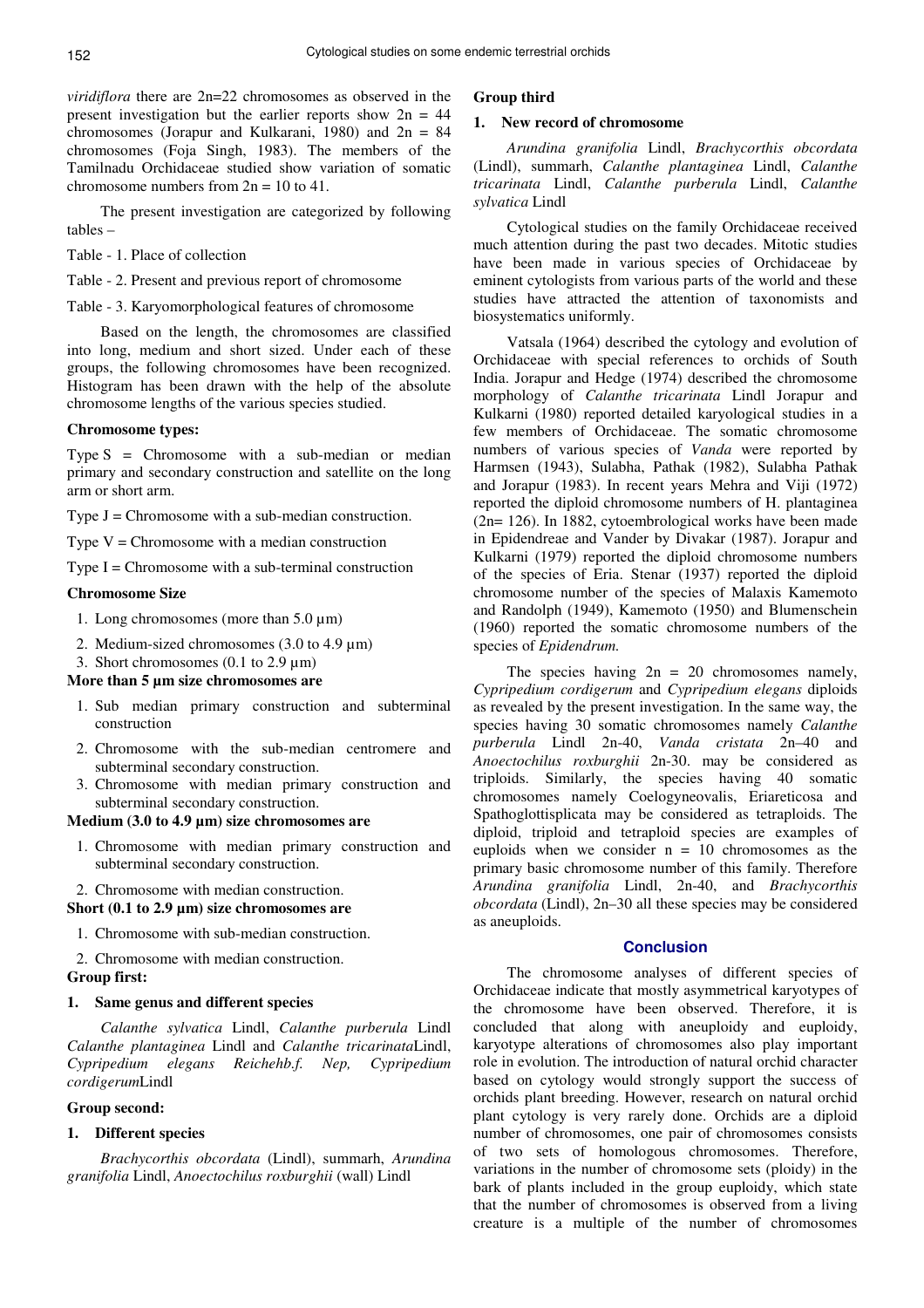essentially. Differences chromosome generally describes the genetic and protein differences in the content of an individual. The main variations that can be observed that the absolute size or length, morphology, the relative size and number of chromosomes. Individuals within a species have the same chromosome number but different species in a single genus have different numbers of chromosomes. The shape, size and number of chromosomes of each species are always fixed, so it can be used for the purpose taxonomy,

knowing diversity, kinship and the evolution although in certain circumstances also occur in variation

Root-tip mitosis revealed  $2n = 32$  chromosomes at metaphase The somatic complement is bimodal and comprises 6 large chromosomes measuring 5.4-4.3 p.m. and 26 small chromosomes 2.48-0.99 p.m. Total chromatin length is 72.8 p.m. The karyotype is asymmetrical with 20m+ 2sm+ +6st+4t chromosomes. The 2nd pair was found to be heteromorphic. The largest pair possessed a secondary constriction in the short arm and thus is nucleolar organizer.

| Sl.No. | Name of the taxa                         | <b>Epiphyte or</b><br>terrestrial | Wilds (or)<br>cultivated | <b>Place collection</b> |
|--------|------------------------------------------|-----------------------------------|--------------------------|-------------------------|
| 1.     | Arundina granifolia Lindl                | Terrestrial                       | Wild                     | Kolli hills             |
| 2.     | Anoectochilus roxburghii (wall) Lindl    | Terrestrial                       | Wild                     | Kolli hills             |
| 3.     | Brachycorthis obcordata (Lindl), summarh | Terrestrial                       | Wild                     | Kolli hills             |
| 4.     | Calanthe plantaginea Lindl               | Terrestrial                       | Wild                     | Kolli hills             |
| 5.     | Calanthe purberula Lindl                 | Terrestrial                       | Wild                     | Kolli hills             |
| 6.     | Calanthe sylvatica Lindl                 | Terrestrial                       | Wild                     | Kolli hills             |
| 7.     | Calanthetricarinata Lindl                | Terrestrial                       | Wild                     | Kolli hills             |
| 8.     | Cypripedium cordigerum Lindl             | Terrestrial                       | Wild                     | Kolli hills             |
| 9.     | Cypripedium elegans Reichehb.f. Nep      | Terrestrial                       | Wild                     | Kolli hills             |

**Table 1 :** Place of collection and species

Table 2: Chromosome number of the species investigated

| S.No. | Name of the taxa                        | <b>Present</b><br>study | <b>Previous report</b>                             |  |
|-------|-----------------------------------------|-------------------------|----------------------------------------------------|--|
| 1.    | Arundina granifolia Lindl               | $2n = 40$               | New record                                         |  |
| 2.    | Anoectochilus roxburghii (wall) Lindl   | $2n = 30$               | $N = 15$ Vij and shekhar 1985                      |  |
| 3.    | Brachycortis obcordata (Lindl), summarh | $2n = 30$               | New record                                         |  |
| 4.    | Calanthe plantaginea Lindl              | $2n = 32$               | New record                                         |  |
| 5.    | Calanthe purberula Lindl                | $2n = 40$               | Mehra and kashyap 1984b                            |  |
| 6.    | Calanthe sylvatica Lindl                | $2n = 40$               | New record                                         |  |
| 7.    | Calanthe tricarinata Lindl              | $2n = 28$               | New record                                         |  |
| 8     | Cypripedium cordigerum Lindl            | $2n = 20$               | VijandGupta 1975. Mehra and kashyap, 1978 and 1984 |  |
| 9     | Cypripedium elegans Reicheh b.f.        | $2n = 20$               | Roy and Sharma 1972                                |  |

**Table 3:** Summarized karyomorphological features.

| S.               |                                                 | 2n    |                |     |                 |                | <b>Total</b>                        | <b>Absolute</b> | Average                                                  | <b>Relative</b>             |
|------------------|-------------------------------------------------|-------|----------------|-----|-----------------|----------------|-------------------------------------|-----------------|----------------------------------------------------------|-----------------------------|
| No.              | Name of the taxa                                |       | S              | J   | V               |                | length in $\mu$ m length in $\mu$ m |                 | chromosome chromosome chromosome chromosome<br>length um | length in $\mu$ m           |
|                  | Arundina granifolia Lindl                       |       | 40 15          |     | 6               | 12             | 165.7                               | 82.3            | 4.1425                                                   |                             |
| 2.               | Anoectochilus roxburghii (wall) Lindl           | 30    | $\overline{2}$ | 8   | 9               | 11             | 107.4                               | 53.7            | 3.58                                                     | $\mathcal{D}_{\mathcal{L}}$ |
| 3.               | <i>Brachycorthis obcordata</i> (Lindl), summarh | 30    | $\sim$         | 12  | 13 <sup>1</sup> | 0.5            | 101.0                               | 50.5            | 3.36                                                     | $\mathcal{D}_{\mathcal{L}}$ |
| $\overline{4}$ . | Calanthe plantaginea Lindl                      | 32    | 2              | 16  | 12              | 10             | 129.2                               | 64.05           | 3.225                                                    | $\overline{2}$              |
| 5.               | Calanthe purberula Lindl                        | 40    | 6              | 8   | 22              | 4              | 187.2                               | 93.6            | 4.68                                                     | $\mathfrak{D}$              |
| 6.               | Calanthe sylvatica Lindl                        | 40 12 |                | 16  | 8               | $\overline{4}$ | 162.8                               | 81.4            | 4.07                                                     | $\mathfrak{D}$              |
| 7.               | <i>Calanthe tricarinata Lindl</i>               | 28    | 6              | 12. | 10              |                | 94.4                                | 47.2            | 3.37                                                     | $\mathfrak{D}$              |
| 8.               | Cypripedium cordigerum Lindl                    | 20    | $\overline{2}$ | 6   | 6               | 6              | 63.6                                | 31.8            | 3.18                                                     | $\mathfrak{D}$              |
| 9.               | Cypripedium elegans Reichehb.f. Nep             | 20    | $\mathcal{L}$  | 8   | $\overline{4}$  | 6              | 60.6                                | 30.3            | 3.03                                                     |                             |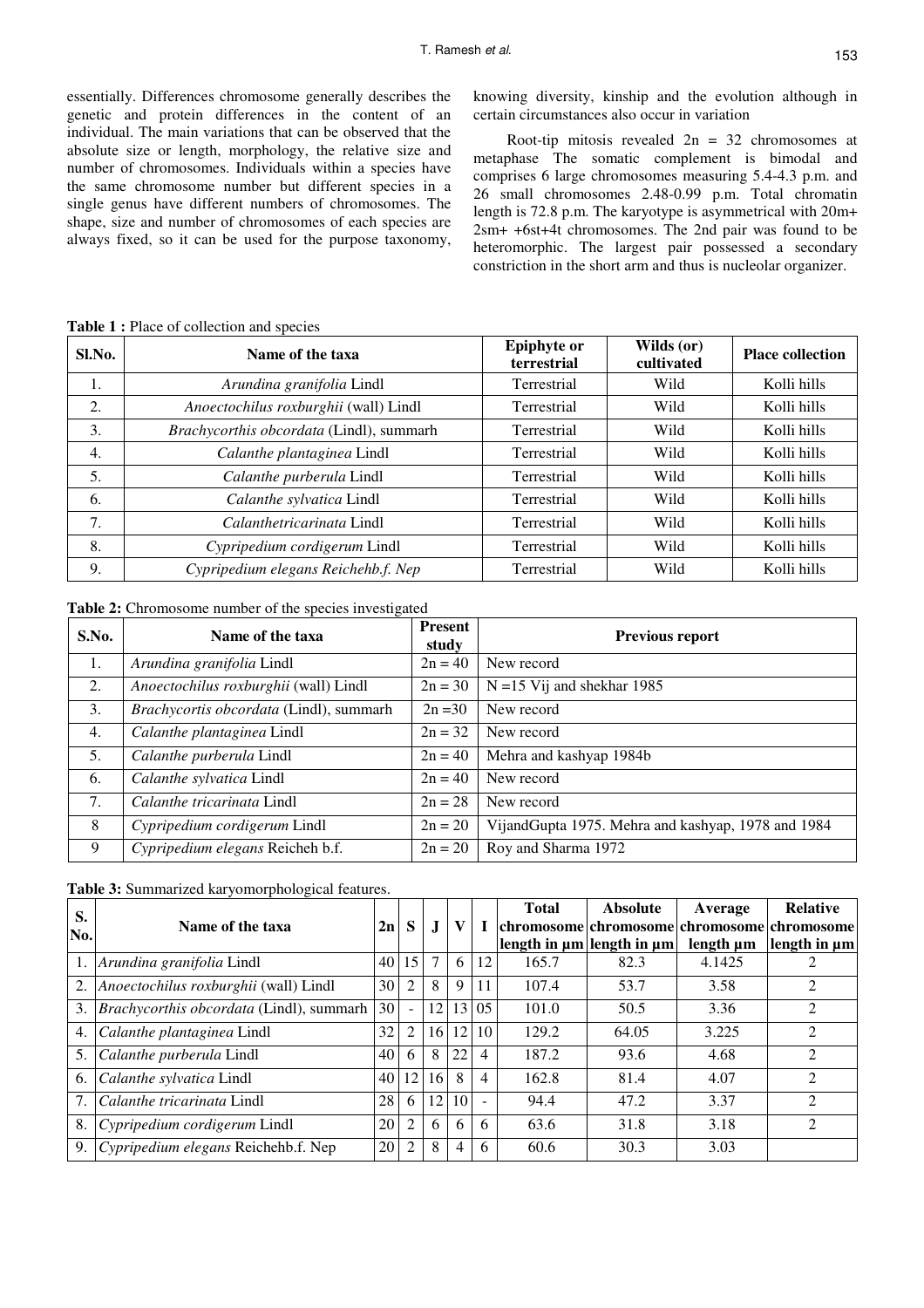

**Fig. 1 :** Number of chromosomes in *Arundina granifolia Lindl* on Kolli hills



**Fig. 2 :** Number of chromosomes in *Anoectochilus roxburghii* (wall) Lindl on Kolli hills



**Fig. 3 :** Number of chromosomes in *Brachycorthis obcordata* (Lindl), summarh on Kolli hills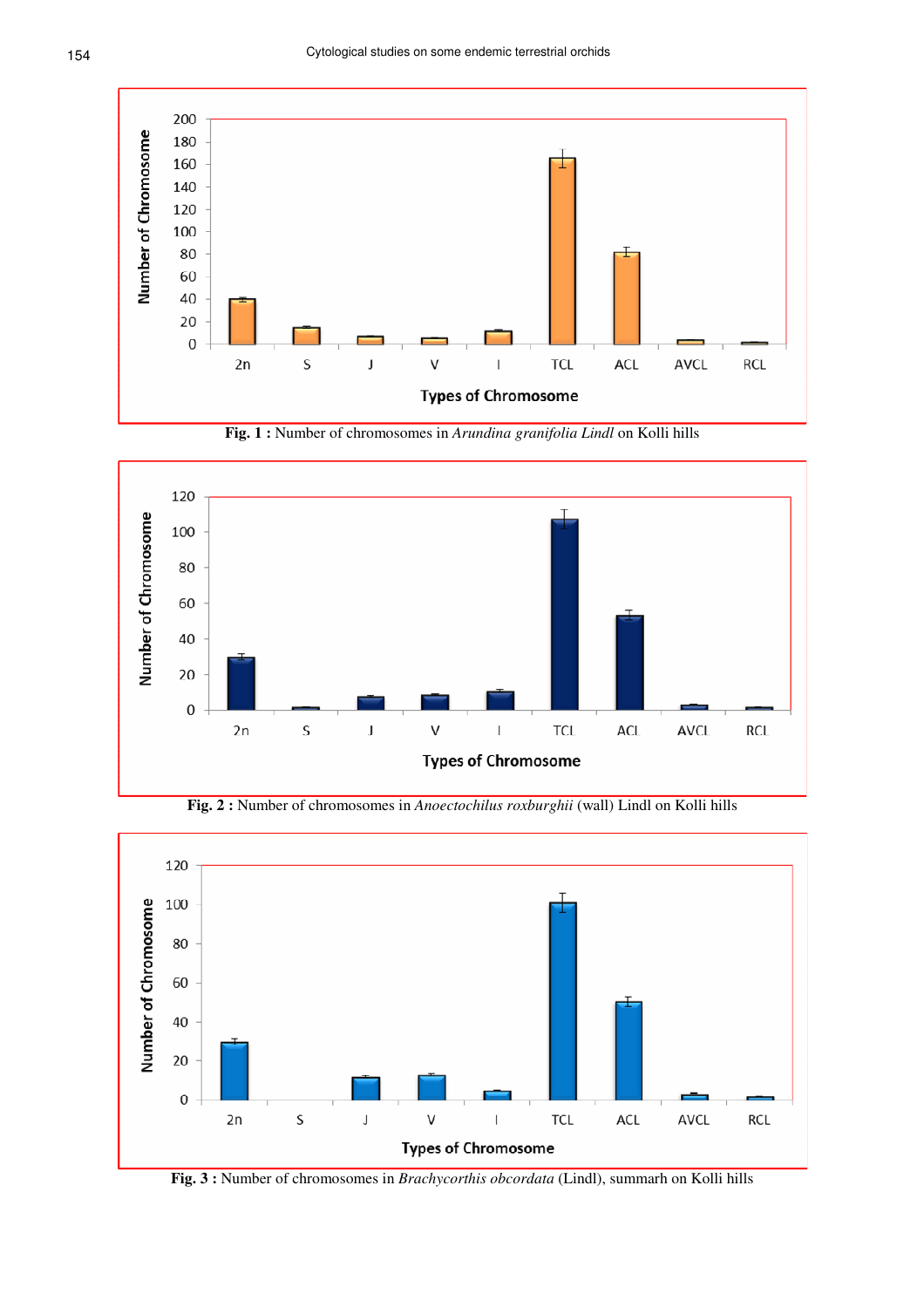

**Fig. 4 :** Number of chromosomes in *Calantheplan taginea Lindl* on Kolli hills



**Fig. 5 :** Number of chromosomes in *Calanthe purberula Lindl* on Kolli hills



**Fig. 6 :** Number of chromosomes in *Calanthe sylvatica* Lindl on Kolli hills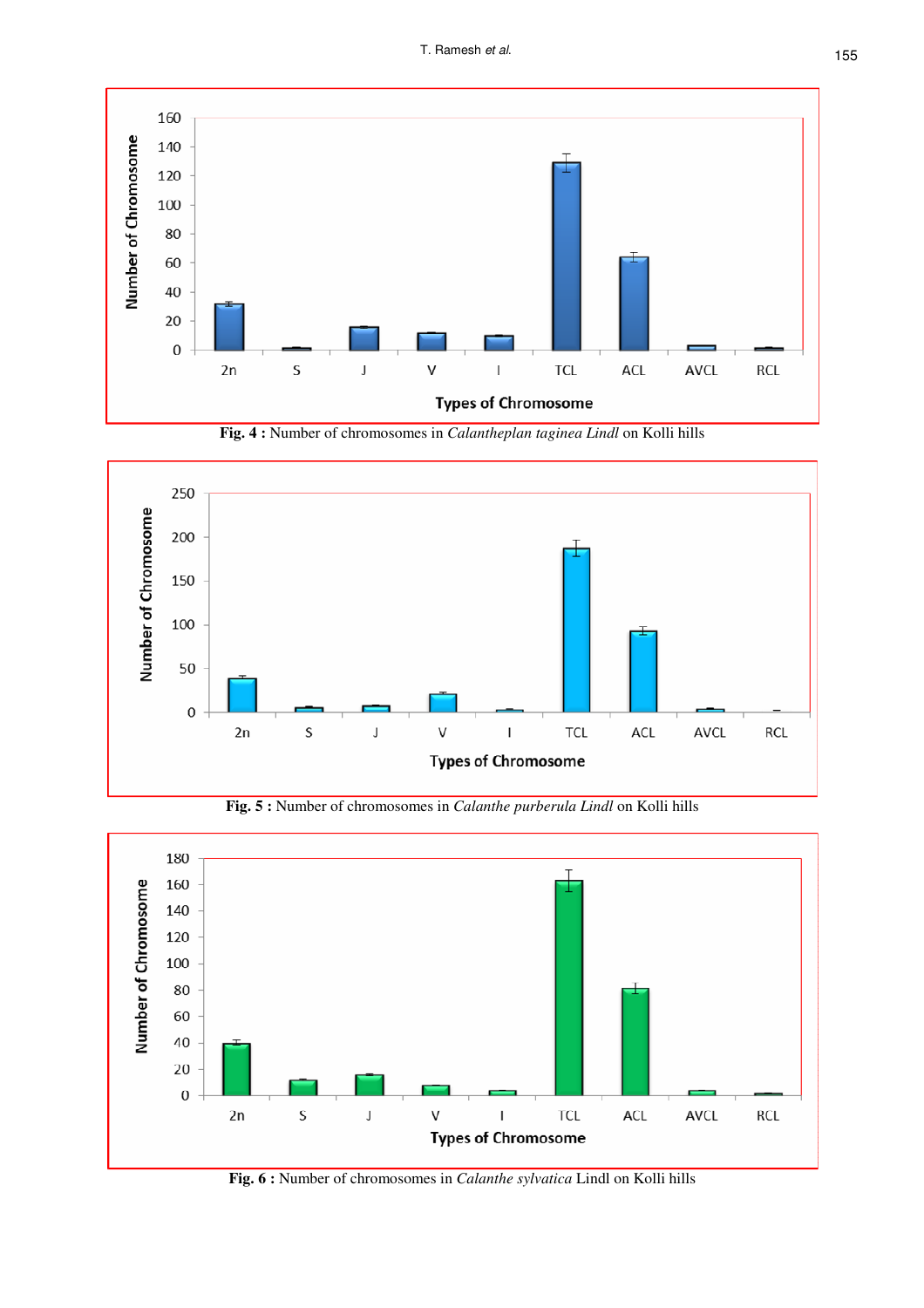

**Fig. 7 :** Number of chromosomes in *Calanthe tricarinata Lindl* on Kolli hills



**Fig. 8 :** Number of chromosomes in *Cypripedium cordigerum* Lindl on Kolli hills



**Fig. 9 :** Number of chromosomes in *Cypripedium elegans Reichehb.f. Nep* on Kolli hills